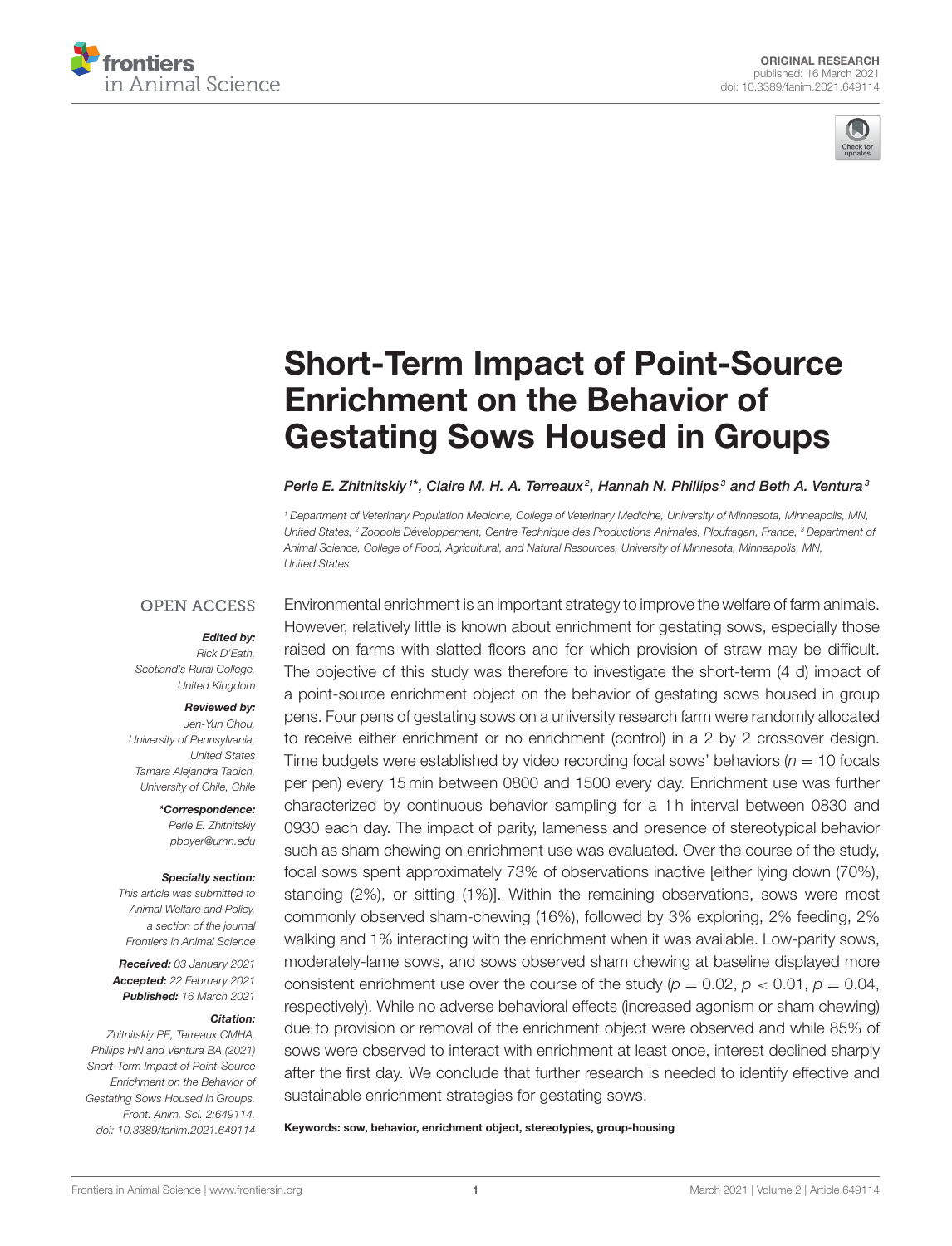# INTRODUCTION

The housing of pregnant sows is one of many areas of livestock welfare that has elicited societal concern in recent decades. Until recently, most sows in the United States were housed in individual crates during their entire gestation period, without the possibility to turn around. Individual sow housing systems were designed to enable individualized attention to nutrition, health, reproduction, and management [\(McGlone et al., 2004\)](#page-9-0). However, systems that prohibit postural movements also induce many welfare challenges [\(McGlone et al., 2004\)](#page-9-0), including but not limited to the restriction of motivated behaviors to socialize, forage, and explore the environment. Such systems have been the focus of increased concern amongst members of the public [\(Ryan et al., 2015;](#page-9-1) [Yunes et al., 2018\)](#page-10-0). In response, numerous US states have passed voter-driven referenda to prohibit or phase-out the use of systems that prevent basic postural movement, while in the European Union, the Council Directive 2001/88/EC prohibits the individual housing of sows and gilts after the fourth week of gestation until the week preceding farrowing [\(Pedersen, 2018\)](#page-9-2). To address increasing concerns about animal welfare, swine production companies and retailers have started to ask suppliers to transition toward group systems, which allow greater freedom of movement and social interaction with conspecifics (e.g., in early 2018, the largest pork producer in the world, Smithfield Foods, announced that they had transitioned all company-owned farms to group housing of pregnant sows apart from breeding and farrowing, [Smithfield Foods Company\)](#page-9-3).

Transitioning to group systems can represent a significant challenge for farmers, partially because housing sows in groups can introduce new challenges to swine welfare. For example, sows must establish social hierarchies within the group to function well [\(Hunter et al., 1988;](#page-9-4) [Greenwood et al., 2014\)](#page-9-5) and aggressive behaviors are common within the first 48 h after sows are mixed together. Additionally, such aggression can persist if sow social dynamics are managed inappropriately (e.g., frequent mixing of groups), compromising sow welfare and production (Verdon and Rault, [2018\)](#page-9-6).

However, strategic changes in the existing environment through environmental enrichment have the potential to improve sow well-being. Enrichment has been defined by [Newberry \(1995\)](#page-9-7) as an improvement in an animal's biological functioning through modifications to the environment. Successful enrichment should result in some or all of the following outcomes: (1) increased expression (i.e., frequency and range) of normal, motivated behaviors, (2) reduction or prevention of abnormal behaviors, (3) improved use of available space, and (4) improved abilities to cope with challenges associated with the captive environment [\(Mkwanazi et al., 2019\)](#page-9-8). While the science of enrichment for growing pigs is extensive, research relative to gestating sows is limited (Van De Weerd and Ison, [2019\)](#page-9-9). Of the enrichment approaches explored for gestating sows, most have sought to stimulate the expression of normal foraging and oral behaviors or to improve the structural complexity and division of the available pen space [\(Stewart et al.,](#page-9-10) [2008;](#page-9-10) [Van de Weerd and Day, 2009;](#page-9-11) [Horback et al., 2016\)](#page-9-12).

Provision of straw is considered an important component of gold-standard enrichment for pigs, as it is destructible, manipulatable, and edible [\(Van De Weerd and Ison, 2019\)](#page-9-9), but straw can pose management challenges for many commercial swine facilities. In such cases, various forms of point-source enrichment objects may be useful in providing an outlet for some of the most important motivated behaviors in pigs, such as foraging and other oral behaviors. EasyFix Lunas are made of natural rubber and are designed to encourage play and oral behaviors in pigs [\(EasyFix, EasyFix\)](#page-9-13). While Lunas may have a mild positive effect in growing pigs (generating more interaction overall and reducing harmful behaviors during the weaner stage compared to spruce wood posts [\(Chou et al.,](#page-9-14) [2020a\)](#page-9-14), there is little published research on their effects in gestating sows. While there does not appear to be consensus on what constitutes "short-term" when investigating impacts of enrichment, an evaluation of 74 different enrichment objects given to growing pigs showed that a duration of five days was sufficient to identify which enrichments failed to sustain interest in the animals [\(Van De Weerd et al., 2003\)](#page-9-15). Additionally, Elmore et al. [\(2011\)](#page-9-16) observed agonistic behaviors in sows within the hour following introduction of enrichment.

Therefore, the objectives of this study were to: (1) assess the short-term impact of providing point-source object enrichment on the behavior of gestating sows housed in groups (with attention to stereotypic and agonistic behaviors), (2) describe sows' interactions with this enrichment and, (3) evaluate the association between sow parity, sham chewing, and lameness status with enrichment interaction.

# MATERIALS AND METHODS

The animal protocol was reviewed and approved by the University of Minnesota Institutional Animal Care and Use Committee under the reference 1811-36558A.

# Animal Care and Provision of the Enrichment

### Facility and Animal Management

This study was conducted at the University of Minnesota Southern Research and Outreach Center 750-head swine unit in Waseca, Minnesota in April 2019. This farrow-to-wean farm was managed in a batch farrowing schedule, such that the herd was divided into 10 groups of sows, one of them farrowing every other week. Sows were comprised of Landrace and Yorkshire breeds and were gestating their first to tenth litter. The facility housed sows in gestation stalls from weaning until they were confirmed pregnant for approximately 35 days. At that time, sows were grouped into pens. Sows were fed via a single electronic sow feeder per pen and water was available ad libitum via four nipple drinkers per pen. Feed rations were individualized based on body condition and gestation stage. Sows were relocated to individual farrowing stalls in a farrowing room during the week prior to their expected farrowing date. The flooring of the gestation room consisted of concrete slats above deep manure pits. Manure pit exhausts and wall fans ensured active ventilation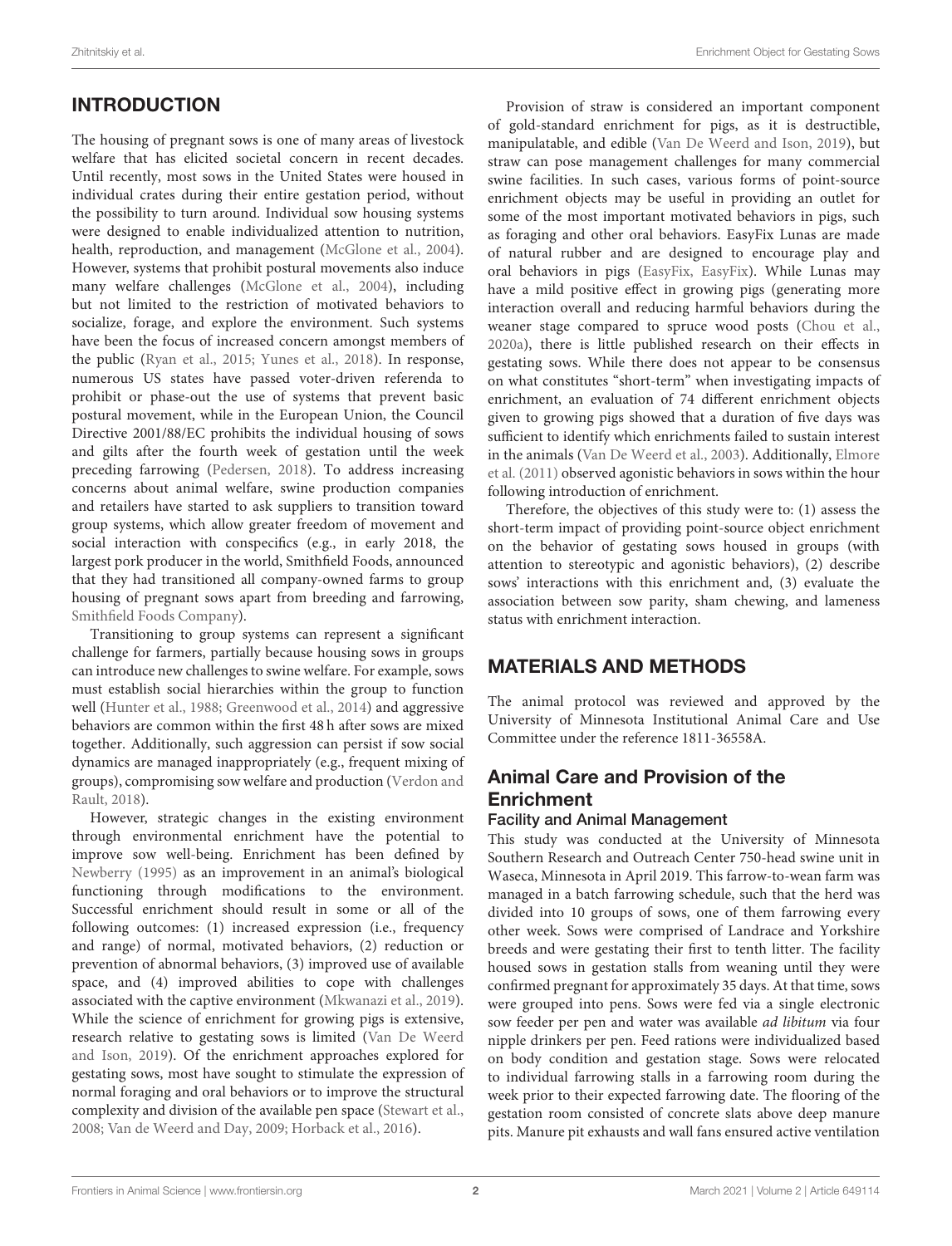

FIGURE 1 | Picture of the enrichment objects (Luna) in the pen.

<span id="page-2-0"></span>of the room by creating negative air pressure. The barn was temperature-controlled (between 21 and 23◦C) and lighting schedule was 9 h light: 15 h dark. At the time of the study, each pen (dimensions 6.88 m by 13.11 m) housed between 44 and 53 sows, with stocking densities ranging from 1.70 to 2.05 m<sup>2</sup> per sow.

#### Experimental Design

The enrichment evaluated in this study was a point-source object called Luna 142 (**[Figure 1](#page-2-0)**), designed as a food-grade durable rubber star-shaped toy to stimulate oral and investigatory behaviors in adult pigs (EasyFix, Galway, Ireland). Four pens out of the six available in the gestation room were enrolled in this study. The two remaining pens were not included because they either housed non-pregnant gilts or sows due to be moved into farrowing rooms during the experiment. In a cross-over design, the pens were randomly allocated to receive the enrichment object at a ratio of at least one per nine sows during either the first period (d1–4, group 1) or the second period (d5–8, group 2) of the study (**[Table 1](#page-3-0)**). Once placed, enrichments remained in the pen until the end of the period to allow sows continuous access. Enrichment objects were cleaned and disinfected between treatment periods.

### Focal Sows

Behaviors were recorded for 10 randomly selected focal sows per pen (40 sows in total). The list of sows' identification numbers was randomized in the 2016 Excel software (Microsoft Corporation, Redmond, WA) and the first 10 sows in each pen were selected for behavioral observations. Each of the selected focal sows were scored for lameness based on a previously described protocol (Performance Zinpro Swine Locomotion [Scoring, Feet First Scoring System, Zinpro Performance Minerals](#page-9-17)) where sows were scored between 0 and 3. Any sow scoring above 2.5 (defined as: "Lameness is involved in one or more limbs. The sow exhibits compensatory behaviors such as dipping her head or arching her back") was not considered for behavioral observations and the next sow on the randomly generated list was evaluated. Focal sows were designated with numbers between 1 and 10, written on their backs and flanks with a livestock marker to allow for visual identification during video observations.

# Data Collection

Eight cameras (two per pen) were installed on the ceiling or walls surrounding pens. Cameras captured video footage for a total of nine days including day 0 (baseline) before enrichment was added. Video footage of the pens was recorded daily from 0800 until 1500, when the lights were on in the gestation room and when farm staff were less likely to be in the room for morning and late afternoon checks.

To obtain estimates of time budgets [\(Whalin et al., 2016\)](#page-10-1), four observers recorded behaviors for each of the focal sows every 15 min between day 0 and day 8, yielding 29 observations per sow per day (261 total behavior scans per sow over the study period). Training of observers was considered sufficient after at least 90% agreement between observers for 120 scans. **[Table 2](#page-3-1)** presents the ethogram of behaviors recorded for this study.

Continuous behavior sampling for enrichment use was also performed by two observers each day from 0830 to 0930. This time period, directly after the daily reset of the electronic sow feeders and the sows' first feeding, was chosen based on expected greater activity levels of sows during the morning, which was hoped to optimize the observation of enrichment object use. The intra-class correlation coefficient was computed to assess agreement between the observers in recording total daily duration and daily total bouts of enrichment use in all focal sows for five of the nine experimental days (100 observations). There was high absolute agreement between observers, using the twoway random effect models and single rater unit, kappa > 0.94,  $p < 0.01$ . Statistical analysis showed no significant difference in behaviors recorded by observers.

# Statistical Analyses

#### Time Budget

Data from the behavioral scans were used to construct a time budget for the following behaviors: standing inactive, lying inactive, walking, exploring, enrichment use, sham chewing, sitting, agonistic behaviors, and other. Agonistic behaviors, including vulva biting, knocking over, levering, biting, mounting, chasing, disturbing, and displacing, were aggregated into a single behavior for analysis. All other behaviors, including scratching, elimination, human interaction, positive or neutral social interactions, were aggregated due to low frequencies of observation. For each behavior outcome, daily pen means were calculated by summing the number of observations that sows were recorded performing that behavior outcome and dividing by the number of complete observations, resulting in a single daily non-Bernoulli binomial value per pen. The total possible number of daily observations per pen was 290 (29 observations for 10 focal sows). However, some observations were missing because of either camera recording issues or poor visibility of focal sows, which resulted in a different number of complete observations for each pen. Seventeen percent of daily pen observations were missing on average (range 3– 34%).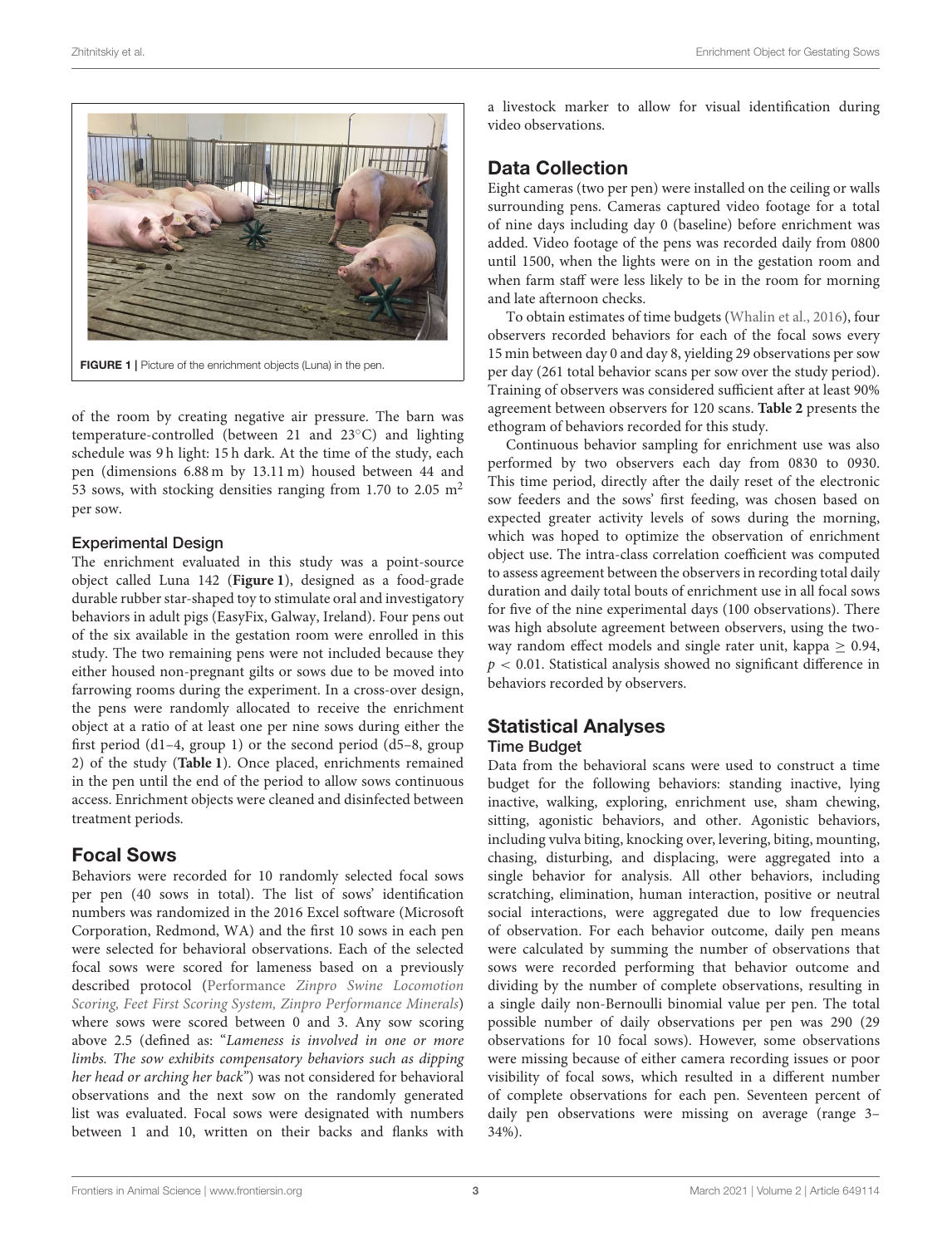#### <span id="page-3-0"></span>TABLE 1 | Crossover design of the study.

|         |                | Baseline (day 0) | Period 1 (day 1 to 4) | Period 2 (day 5 to 8) |
|---------|----------------|------------------|-----------------------|-----------------------|
| Group 1 | Pen A, 48 sows | No enrichment    | 6 enrichment objects  | No enrichment         |
|         | Pen B, 53 sows | No enrichment    | 6 enrichment objects  | No enrichment         |
| Group 2 | Pen C, 44 sows | No enrichment    | No enrichment         | 5 enrichment objects  |
|         | Pen D, 53 sows | No enrichment    | No enrichment         | 6 enrichment objects  |

<span id="page-3-1"></span>TABLE 2 | Experimental ethogram for gestating sows.

| <b>Behavior</b>      | Analysis label      | <b>Description</b>                                                                                                                                                                         |  |
|----------------------|---------------------|--------------------------------------------------------------------------------------------------------------------------------------------------------------------------------------------|--|
| Standing inactive    | "Standing inactive" | Assuming or maintaining an upright position on four extended legs.                                                                                                                         |  |
| Lying inactive       | "Lying inactive"    | Lying with the majority (>50%) of the sternum contacting the ground or lying with either the left or right side of the<br>body in contact with the ground.                                 |  |
| Walking              | "Walking"           | 4-beat locomotion in which legs propel sow's movement across the pen.                                                                                                                      |  |
| Running              | N/A                 | 4-beat locomotion which is faster than a walk, for more than 1 s.                                                                                                                          |  |
| Exploration          | "Exploring"         | Rooting, sniffing, touching the pen floor or pen elements with snout or mouth.                                                                                                             |  |
| Enrichment use       | "Enrichment"        | Snout is directed toward Luna object and sow is sniffing or contacting the toy (e.g., pushing, biting, or picking up<br>and tossing).                                                      |  |
| Sham chewing         | "Sham chewing"      | Oral stereotypic behavior in which sow repeatedly chews without having anything in her mouth. Sow may be in<br>any position.                                                               |  |
| Dog-sitting          | "Sitting"           | Sitting on the hind end with forelegs stretched out to support the body.                                                                                                                   |  |
| Downward dog         | "Sitting"           | Forelegs are in contact with the floor with the hind legs in a standing position, lifting the rump. Sow may be<br>inactive or in transition from stand to lay.                             |  |
| Vulva biting         | "Agonistic"         | Biting another pig's perineal region once or repeatedly, or receiving the biting.                                                                                                          |  |
| Knock                | "Agonistic"         | Knocks another sow using her head and neck, contacting any part of the receiving sow, or receiving the knock.                                                                              |  |
| Lever                | "Agonistic"         | Head is used to lift or attempt to lift any other part of the body of another sow, or is being levered.                                                                                    |  |
| <b>Bite</b>          | "Agonistic"         | One single bite delivered from one sow to any part of another (except the perineal region), or receiving the bite.                                                                         |  |
| Mount                | "Agonistic"         | One sow mounts another, with her front legs both over the back of another animal, or is mounted.                                                                                           |  |
| Chase                | "Agonistic"         | Sow pursues another sow who is attempting to move quickly away from her, or sow who moves quickly away to<br>escape another sow chasing her.                                               |  |
| Disturb              | "Agonistic"         | Sow walks over other sows in search of place to rest or in transition to another area of the pen; or sow is lying<br>down and is walked over, causing her to upset herself.                |  |
| <b>Displace</b>      | "Agonistic"         | Movement of one sow by another such that the sow gives way to the other without her having to use physical<br>contact, or movement away in response to another sow's approach or presence. |  |
| Other social         | "Other"             | All other neutral or positive social behaviors in which sows actively direct snouts toward each other, especially<br>toward the face, but actions are not aggressive or submissive.        |  |
| Scratching           | "Other"             | Sow vigorously rubs her body against pen object                                                                                                                                            |  |
| Elimination          | "Other"             | Defecation or urination                                                                                                                                                                    |  |
| Human interaction    | "Other"             | Workers walk the pens once/day for animal health checks/heat detection/breeding. Human interaction recorded<br>when focal sow is observed <1 meter from human.                             |  |
| Other behaviors      | "Other"             | All other behaviors, or behavior cannot be clearly defined                                                                                                                                 |  |
| Unknown <sup>1</sup> | "Other"             | Sow is not visible on camera/occluded and behavior cannot be determined or the camera has malfunctioned                                                                                    |  |

<sup>1</sup>For observations in which a sow was occluded or not visible on camera, or camera malfunctioned, observations were removed and excluded from analysis.

Data were analyzed using logistic regression models with binomial error distributions and logit link functions using the glmmTMB function of the glmmTMB package [\(Brooks et al.,](#page-9-18) [2017\)](#page-9-18) in RStudio (version 1.3.1073, R Core Team). Models were built for each behavior outcome with a covariate for baseline measures, fixed factors of treatment (2 levels: control and enrichment), day (4 levels: day 1–day 4), the treatment and day interaction, period (2 levels; period 1: day 1–4 and period 2: day 5–8), and order in which pens received the enrichment

(2 levels: first or second). Pen within treatment (8 levels) was a random subject intercept and the weight statement included the total number of complete observations. The baseline covariate was removed if the corresponding Wald Chi-square test had  $p > 0.05$ . Baseline covariates were included to analyze behaviors of exploring, sham chewing, standing inactive, and walking. The model for the analysis of enrichment interaction included only the fixed factors of order and day, and the random subject intercept was pen (4 levels). Furthermore, a subset of the full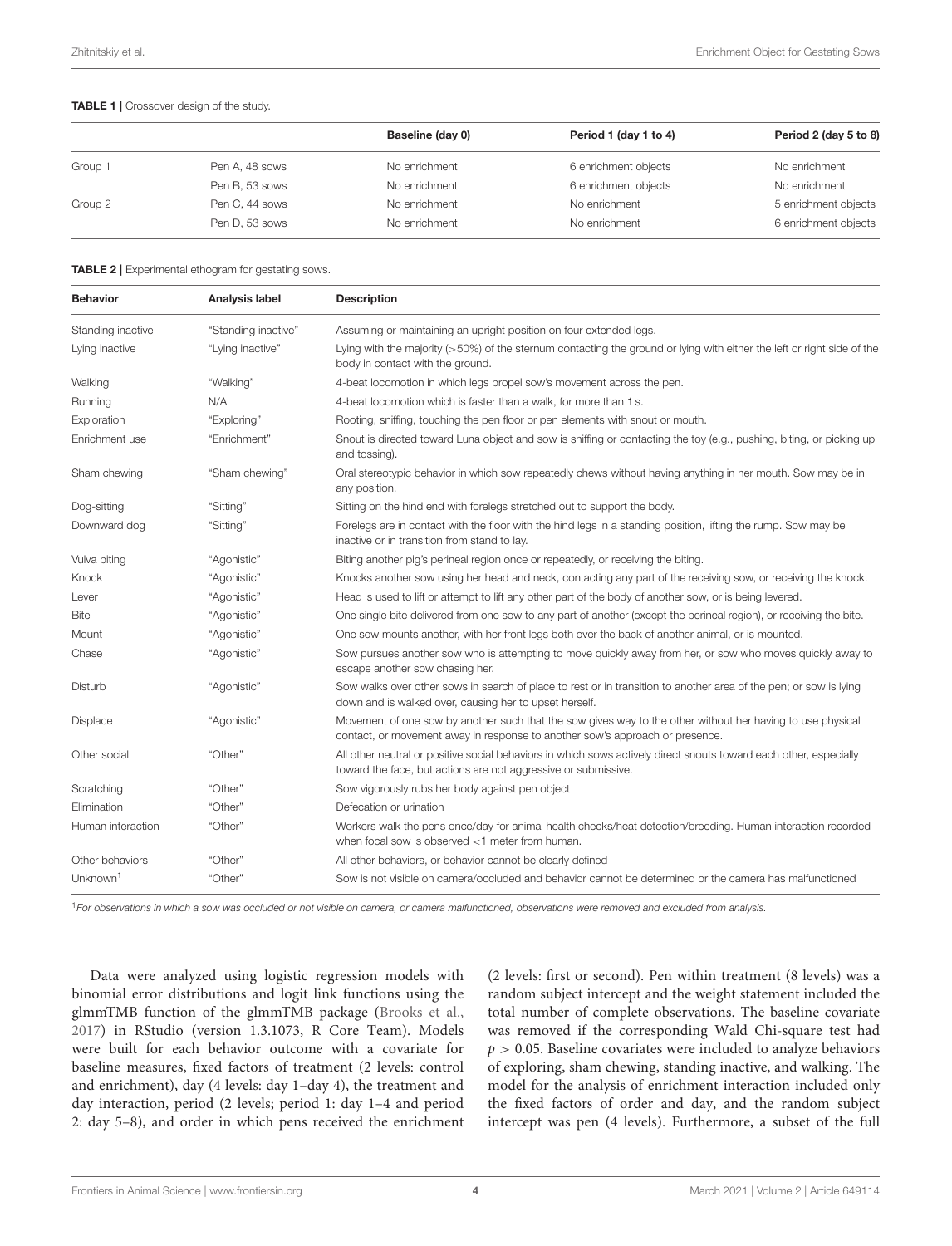<span id="page-4-0"></span>

| Pen | Lameness group |          | Parity group |      | Sham chewing prevalence |         |  |
|-----|----------------|----------|--------------|------|-------------------------|---------|--|
|     | Low            | Moderate | Low          | High | <b>Absent</b>           | Present |  |
| А   | 4              | 5        | 5            | 5    | 4                       | 6       |  |
| B   | 5              | 5        | 6            | 4    | 2                       | 8       |  |
| C   |                | 3        | 5            | 5    | 5                       | 5       |  |
|     | З              |          | 5            | 5    | 5                       | 5       |  |

dataset was used that only included data for when the enrichment was present in the pen. The weighted arithmetic mean was used to determine means and 90% CIs for baseline behaviors.

#### Continuous Enrichment Use

Data from 1-h observations of sows were aggregated for each focal sow and day. Sows were divided into low  $(0-2; n = 21)$ or high (3–9;  $n = 19$ ) parity groups, low (0–1;  $n = 19$ ) or moderate (1.5–2.5;  $n = 20$ ) lameness groups, and absence ( $n =$ 16) or presence ( $n = 24$ ) of baseline sham chewing (i.e., whether sows had been observed to sham chew on the baseline day) groups to investigate the effects of parity, lameness, and baseline sham chewing behaviors on enrichment use outcomes (**[Table 3](#page-4-0)**). One sow was removed from this analysis because of a missing lameness score.

Zero-inflated negative binomial linear mixed models analyzed duration of enrichment interaction per hour and the number of enrichment interaction bouts per hour using the glmmTMB function. A similar model that excluded the zero-inflation factor was used to analyze durations of bouts. Fixed effects included day (4 levels), period (2 levels), parity (2 levels), lameness (2 levels), and sham chewing (2 levels), the parity and day interaction, the lameness and day interaction, and the sham chewing and day interaction. Random effects were included for sow (39 levels) and pen (4 levels).

For all analyses, the significance of main effects was tested by obtaining the p-value for the Wald Chi-square test and declared when  $p \leq 0.05$ . Pairwise comparisons were carried out only when effects had  $p \leq 0.05$ . Pairwise comparisons were made using odds ratios (OR) for outcomes analyzed on the logit-link scale (binomial) and rate ratios (RR) for outcomes analyzed on the loglink scale (negative binomial). If the Wald Chi-square test for a two-way interaction with day had  $p \leq 0.05$ , then daily predicted means for each treatment are reported, else the overall treatment means are reported. The results of the analyses are reported as back-transformed predicted means and 90% CIs. The Tukey pvalue adjustment was applied for multiple pairwise comparisons of days.

# RESULTS

### Time Budget

Overall, focal sows spent ∼73% of observations inactive [either lying down (70%), standing (2%), or sitting (1%)]. Within the remaining observations, sows were most commonly



<span id="page-4-1"></span>observed sham-chewing (16%), followed by 3% exploring, 2% feeding, 2% walking, and 1% interacting with the enrichment when it was available (**[Figure 2](#page-4-1)**). Sows were rarely observed performing agonistic behaviors, drinking or other behaviors  $\langle$  <3% collectively).

No behavior was affected by treatment alone. Period and order effects were not detected for any analyses of behaviors, except for exploring such that the odds of exploring in period 2 was 1.6 (90% CI 1.2–2.3,  $p = 0.02$ ) times the odds of exploring in period 1.

Additionally, day of study had an effect on the lying inactive  $[\chi^2_{(3)} = 18.5, p < 0.01]$ , standing inactive  $[\chi^2_{(3)} = 17.6, p < 0.01]$ , and enrichment use behaviors  $[\chi^2_{(3)} = 40.9, p < 0.01]$ , while a treatment and day interaction was detected for sham chewing  $[\chi^2_{(3)} = 7.9, p = 0.05]$ . Daily predicted means for these behaviors are illustrated in **[Figure 3](#page-5-0)**. No effect of day nor treatment and day interaction was found for the remaining behaviors: exploring, feeding, walking, agonistic, sitting, and drinking.

#### Inactive Postural Behaviors of Lying and Standing

The main effect of day was the only source of variation in the model to predict both lying inactive and standing inactive behaviors. With respect to lying inactive, sows on day 2 had 1.5 (90% CI 1.2–1.7,  $p < 0.01$ ) and 1.3 (90% CI 1.1–1.5,  $p < 0.01$ ) times greater odds of lying inactive compared to sows on days 1 and 4, respectively. Sows on day 3 had 1.4 (90% CI 1.2–1.6,  $p < 0.01$ ) times greater odds of lying inactive compared to sows on day 1 (**[Figure 3A](#page-5-0)**).

In terms of standing inactive, sows on day 1 had 2.3 (90% CI 1.3–4.0,  $p < 0.01$ ) and 1.8 (90% CI 1.1–3.0,  $p = 0.05$ ) times greater odds of performing this behavior compared to sows on day 2 and 3, respectively. Sows on day 4 had 2.2 (90% CI 1.3– 3.9,  $p < 0.01$ ) times greater odds of standing inactive compared to sows on day 2 (**[Figure 3B](#page-5-0)**). Ultimately, both standing inactive and lying inactive behaviors were expressed similarly across days in the control and enrichment treatment groups.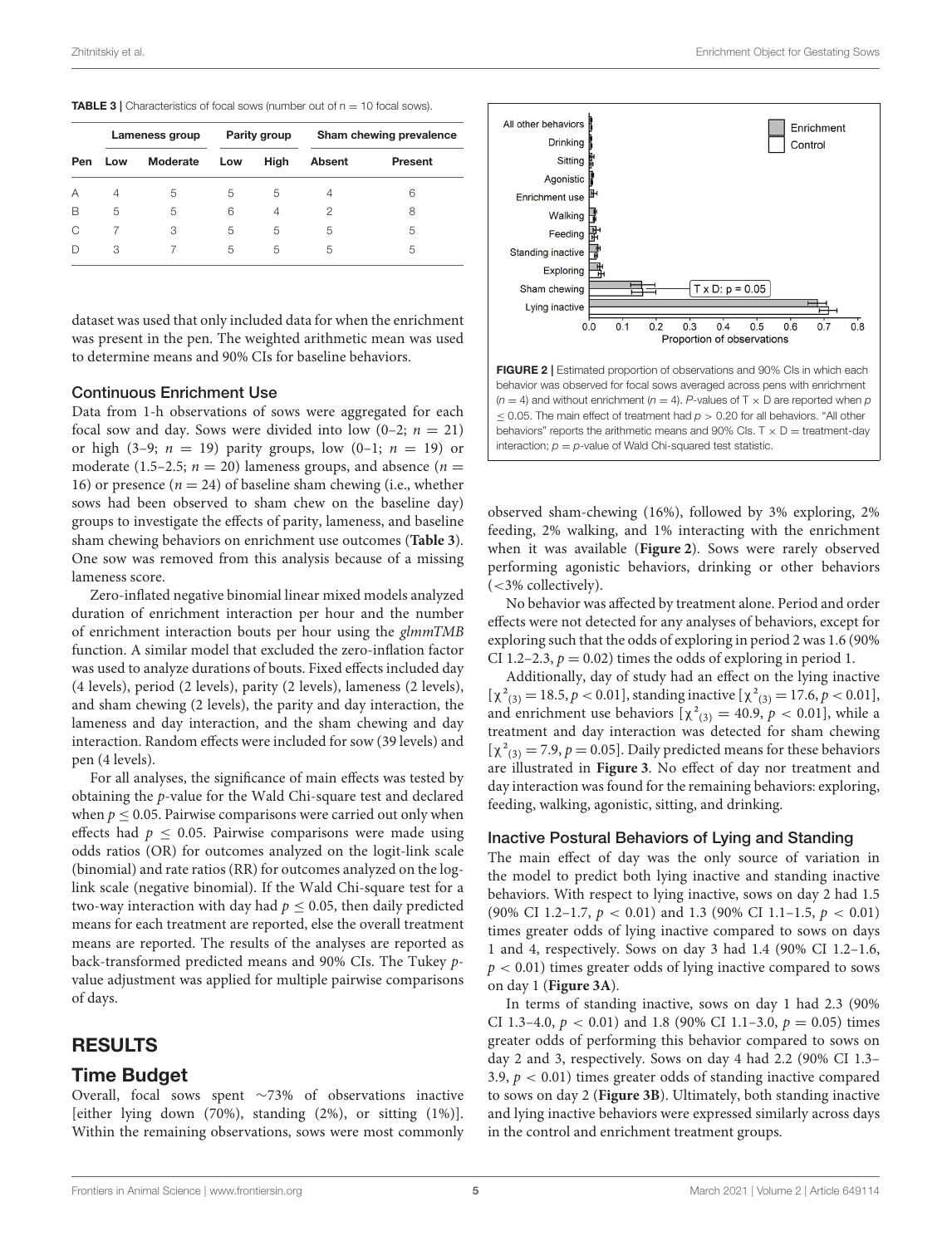

### <span id="page-5-0"></span>Sham Chewing

Observations of sham chewing were affected by the interaction between treatment and day ( $p = 0.05$ ), such that a numerically greater proportion of control sows were observed sham chewing on day 1 compared to sows receiving enrichment (**[Figure 3C](#page-5-0)**).

# Enrichment Use

### Contribution to Time Budget

Enrichment use by sows varied over the days of the study  $(p < 0.01)$ . The odds of enrichment use on day 1 was 12.4 (90%) CI 3.3–46.0,  $p < 0.01$ ), 4.3 (90% CI 1.9–10.1,  $p < 0.01$ ), and 2.6 (90% CI 1.3–5.3,  $p = 0.02$ ) times the odds of enrichment use on days 2, 3, and 4, respectively (**[Figure 3D](#page-5-0)**).

### Sow Use of Enrichment

Because of the sporadic nature of the enrichment use, sow behavior was further analyzed through daily 1-h continuous observations. Fifteen percent of the focal sows were never observed interacting with the enrichment during these observation intervals. Over half (55%) of the focal sows were observed using the enrichment at least two of the four observation days, whereas 8% of focal sows interacted with enrichment every day of the study. On average, sows spent less than a minute interacting with enrichment within the 1-h observation interval, although the rate of interaction varied greatly among individuals (ranging from 0 to 18.7 min per h).

Enrichment use (i.e., the number and duration of enrichment bouts, and total duration of use) was not affected by study period but was affected by study day and sow characteristics (e.g., parity, sham chewing, and lameness status). Daily least squares means for bouts of enrichment use for groups with different sham chewing prevalence are presented in **[Figure 4](#page-6-0)**, and the daily least squares means for duration and number of bouts of enrichment use for groups with different lameness scores are presented in **[Figure 5](#page-6-1)**. For all other variables, the two-way interactions with day were not significant.

#### **Parity**

Over the course of an hour of continuous observation, low-parity sows spent significantly more time interacting with enrichment (60 s/h) compared to high-parity (21 s/h) sows ( $p = 0.02$ ). Furthermore, low-parity sows interacted with the enrichment at a rate of three bouts/h on average, whereas high parity sows interacted with enrichment at a rate of 1 bout/h ( $p = 0.01$ ). There was no difference in the amount of time spent interacting with the enrichment for each of the bouts (**[Table 4](#page-7-0)**).

#### **Sham Chewing**

The interaction between sham chewing and day impacted the rate of enrichment use bouts  $[\chi^2_{(3)} = 8.1, p = 0.04]$ , such that sows observed sham chewing at baseline had a more consistent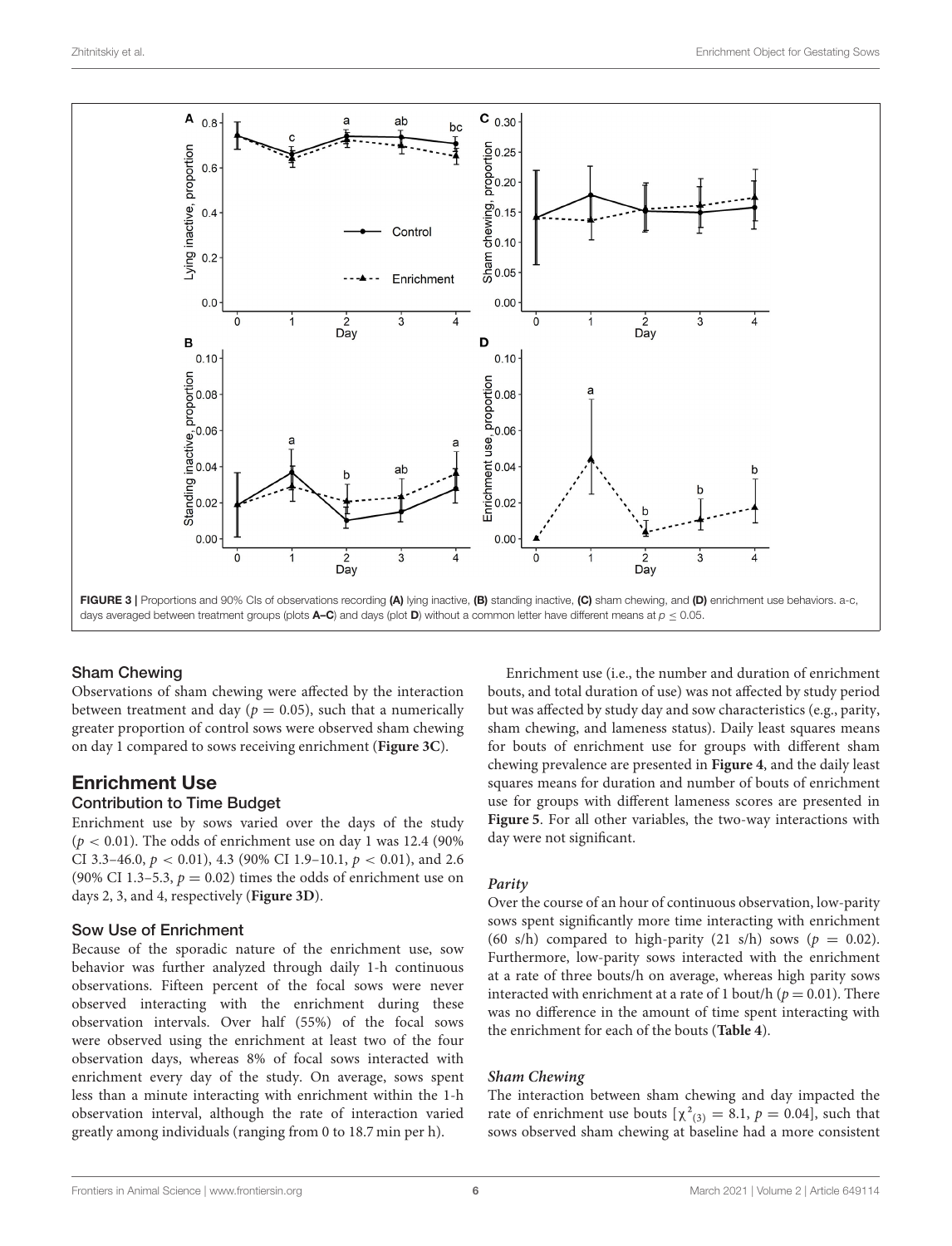

<span id="page-6-0"></span>number of enrichment use bouts over the study, compared to sows who were not observed to sham chew at baseline (**[Figure 4](#page-6-0)**).

#### **Lameness**

There was an interaction between lameness and day for the analysis of total duration of enrichment use  $[\chi^2_{(3)}] = 19.5$ ,  $p < 0.01$ ] and number of bouts  $[\chi^2_{(3)} = 9.2, p = 0.03]$ . On the first day of enrichment provision, total duration of enrichment use and number of bouts were similar across sows regardless of their lameness status. After day 1, moderately lame sows spent more time with enrichment compared to sows with low lameness (**[Figure 5A](#page-6-1)**). Moderately lame sows also had more frequent bouts on day 2 of the study compared to sows with lower lameness scores (**[Figure 5B](#page-6-1)**). Effectively, moderately lame sows appeared to more consistently retain enrichment interaction behaviors across the course of the study compared to relatively sound sows, whose enrichment use declined after day 1.

### **DISCUSSION**

Finding environmental enrichment that engages gestating sows, avoids increased competition pressure, and is workable for farmers remains a challenge for the swine industry. For many farmers (e.g., those raising sows on fully slatted floors, or those facing tight economic margins), complex and varied enrichment schedules may be beyond reach. Thus, our objective was to discern whether provision of point-source enrichment designed to stimulate oral manipulation would sustain sow interest beyond the initial day of provision, as pigs may lose interest toward enrichment after the novelty wears off [\(Ernst et al., 2018\)](#page-9-19). Previous work showed that nursery and finishing pigs were highly and sustainably interested in interacting with the same enrichment objects used in the current study [\(Chou et al., 2019,](#page-9-20) [2020a](#page-9-14)[,b\)](#page-9-21). Additionally, provision of these enrichment objects decreased the frequency of harmful behaviors including tail and ear biting in nursery pigs compared to spruce posts [\(Chou et al.,](#page-9-14) [2020a\)](#page-9-14), though that protective effect was not seen when the



<span id="page-6-1"></span>enrichment interaction bouts during the 1-h observation interval. \* Means within a day are different at  $p \le 0.05$ .

enrichment objects were provided to older pigs [\(Chou et al.,](#page-9-21) [2020b\)](#page-9-21). In contrast, while our results suggest that the Lunas did not introduce new behavioral problems in our population of gestating sows (i.e., no differences in agonistic or sham chewing behaviors between treatments), interest seemed to decline among most of the sows after the first day of provision.

#### Time Budget Sham Chewing

The time budget analysis showed that lying inactive and sham chewing were the two most prevalent behaviors observed amongst focal sows in the present study. Sham chewing is a stereotypic behavior commonly observed in swine raised in intensive rearing systems [\(Rushen, 1985\)](#page-9-22). Stereotypies are defined as invariant, repetitive, and apparently functionless behaviors and are generally considered to signal impaired animal welfare [\(Mason, 1991;](#page-9-23) [Mason and Latham, 2004\)](#page-9-24). Low feeding levels and behaviorally restrictive or barren environments have been shown to increase the prevalence of sham chewing behaviors in sows [\(Terlouw et al., 1991;](#page-9-25) [Vieuille-Thomas et al., 1995\)](#page-10-2). This study population was reared in a system characterized by these limitations; as part of the management of this particular facility, sows were feed-restricted to maintain body condition according to industry standards and spent several weeks in individual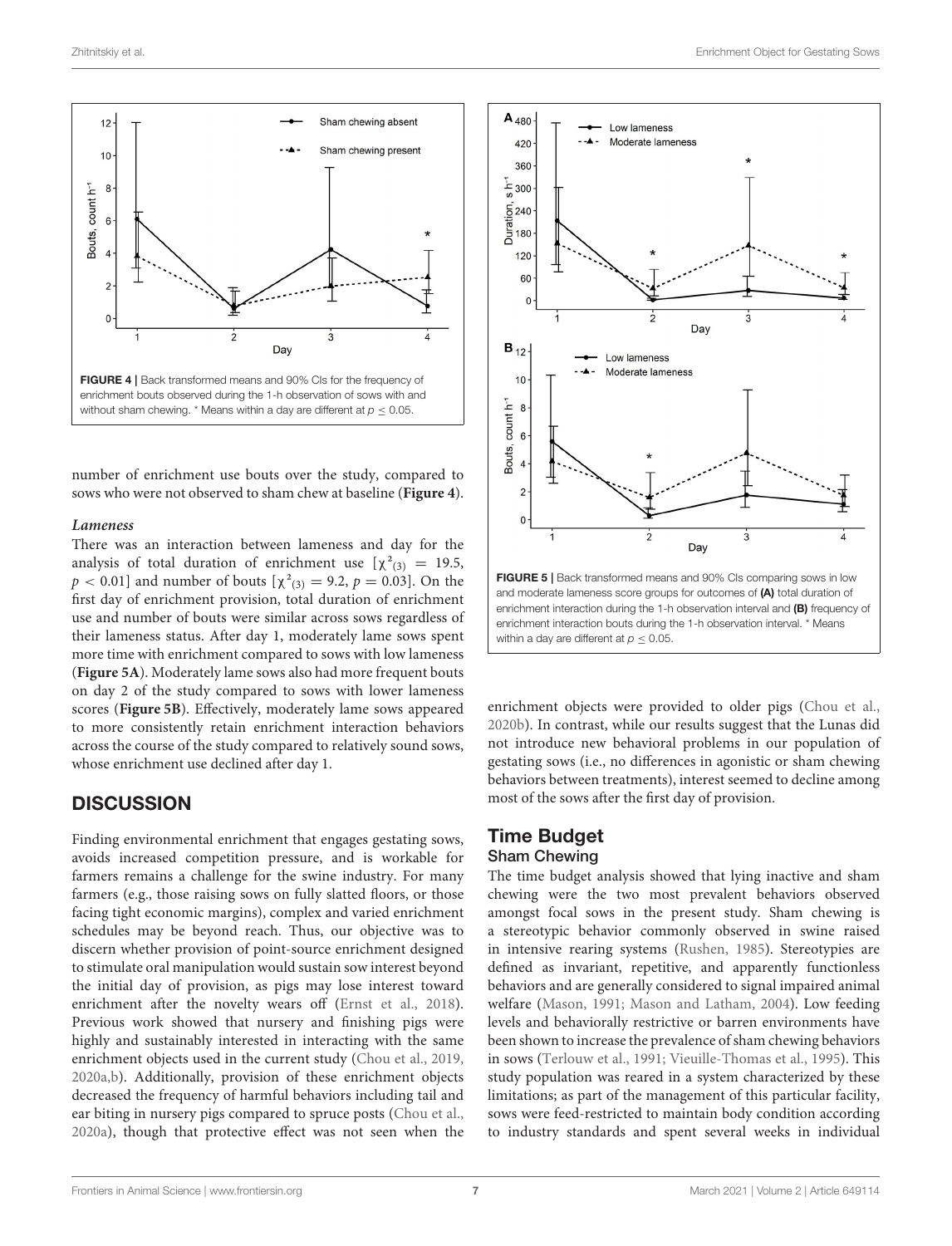|                           | Parity           |                       | Sham chewing             |                          | Lameness                 |             |
|---------------------------|------------------|-----------------------|--------------------------|--------------------------|--------------------------|-------------|
| <b>Behavior</b>           | Low              | High                  | <b>Absent</b>            | Present                  | Low                      | Moderate    |
| Total duration, s/h       | $60^a$ (33, 110) | 21 b (11, 40)         | 36 (18, 70)              | 35(19, 63)               | $\overline{\phantom{a}}$ | $\,$        |
| Number of bouts, count/h  | $3^a$ (2, 5)     | 1 <sup>b</sup> (1, 2) | $\overline{\phantom{a}}$ | $\overline{\phantom{a}}$ | $\overline{\phantom{a}}$ | $\,$        |
| Duration of bouts, s/bout | 15 (12, 19)      | 12(9, 16)             | 12(9, 17)                | 14 (11, 18)              | 9(7, 13)                 | 18 (14, 23) |

<span id="page-7-0"></span>TABLE 4 | Least squares means and 90% CIs for sows according to parity group and baseline sham chewing prevalence.

-,  $\chi^2$  had  $p \le 0.05$  for the interaction with day.

 $^{a-b}$ , sows within a group and behavior with different letters have different means at p  $\leq$  0.05.

gestation stalls before being moved into group pens for the remainder of their gestation periods. The proportion of time that sows were observed sham chewing was not affected by provision of the enrichment objects, an effect that may be explained by the short amount of time that most sows spent engaging with them. While some enrichment studies have failed to reduce sham chewing in sows [e.g., sows provided with access to a straw rack showed no difference in sham chewing compared to those without access [\(Stewart et al., 2008\)](#page-9-10)], other enrichment strategies have successfully reduced observations of this behavior [e.g., farrowing and lactating sows provided with alfalfa hay showed reductions in sham chewing [\(Edwards et al., 2019\)](#page-9-26)].

#### Lying Inactive

Proportions of time spent lying inactive differed by day, regardless of whether sows were provided with enrichment or not. Sows were most often observed lying inactive on days 2 and 3, compared to days 1 and 4. This pattern might be explained by the initial interest in the enrichment objects and the subsequent rebound sows displayed, respectively, on the first and fourth days of enrichment provision. These results may also indicate that activity levels were influenced by sow behavior and/or presence of enrichment in adjacent pens. This is not surprising, as pens were separated by bars and sows could see, hear, and engage in nose contact with neighbors. Finishing pigs have been shown to synchronize their behavioral expression, including enrichment use [\(Zwicker et al., 2015\)](#page-10-3). Alternatively, this effect could be explained by emotional contagion, which has been demonstrated in pre-weaned [\(Goumon and Špinka, 2016\)](#page-9-27), nursery (Reimert et al., [2017\)](#page-9-28), and finishing pigs [\(Reimert et al., 2013\)](#page-9-29). Those studies showed that pigs' behaviors were affected by positive or negative events administered directly to them and that control pigs—not subjected to those same events—nonetheless displayed similar behavioral and emotional states.

### Agonistic Behavior

Aggression is a major welfare concern in group-housed sows [\(Maes et al., 2016\)](#page-9-30), though it tends to be most problematic in the first few hours or days after social groups have been adjusted [\(Verdon and Rault, 2018\)](#page-9-6). Incidence of aggression is influenced by many factors, including restriction of foraging and rooting, behavioral motivations which animals then redirect to conspecifics (Godyń et al., 2019). Environmental enrichment, as a (theoretically) desirable resource, can increase competition pressure [\(Van De Weerd and Ison, 2019\)](#page-9-9), especially if individuals must compete for access to enrichment, for example if the enrichment is provided in insufficient quantities or is otherwise not accessible to all members of the group [\(Van de Weerd et al.,](#page-9-32) [2006\)](#page-9-32). Indeed, higher levels of aggression between conspecifics have been observed upon enrichment provision [\(Stewart et al.,](#page-9-10) [2008;](#page-9-10) [Roy et al., 2019\)](#page-9-33). In the present study and similarly to [Greenwood et al. \(2018\)](#page-9-34), neither provision nor removal of the point-source enrichment had any impact on expression of agonistic behavior among focal sows. However, this observation might be the result of the low prevalence of agonistic behaviors observed in the population studied.

# Enrichment Use

Though the majority of focal sows (85%) interacted with the enrichment on day 1, their interest in enrichment had decreased sharply by the second day. Sows are more likely to remain interested in point-source enrichment if a rotation between objects of different natures is provided [\(Roy et al., 2019\)](#page-9-33). However, sows' interest in the enrichment rebounded slightly after the second day of enrichment provision, a pattern consistent with another study in which sow play behaviors were highest 4, 7, and 20 days after the day of enrichment provision (Greenwood et al., [2018\)](#page-9-34).

Lower parity sows spent more time interacting with the enrichment object as indicated by an increase in the number of enrichment interaction bouts. One hypothesis that could explain this phenomenon is that younger sows' behavior is closer to juvenile play than adult drive to interact with the enrichment, increasing their interest in the enrichment object (Greenwood et al., [2014\)](#page-9-5). Alternatively, the hierarchy status of the sows may have played a role in the varying levels of enrichment use between younger and older sows. Although hierarchy status of the sows was not recorded in this study, there is evidence that lower parity sows tend to be subordinate until they reach their fourth parity, after which point body weight seems to be a stronger factor in determining status [\(Hoy et al., 2009\)](#page-9-35). While both dominant and subordinate sows show the same motivation to access enrichment, a previous study suggests that dominant sows interact more with the enrichment when it is first presented to the group whereas subordinate sows interact thereafter [\(Elmore et al., 2011\)](#page-9-16). The provision of point-source enrichment did not increase competition between sows in our study as demonstrated by the consistency in recorded agonistic behaviors across treatments. Here at least, the motivation to interact with the enrichment object was not strong enough to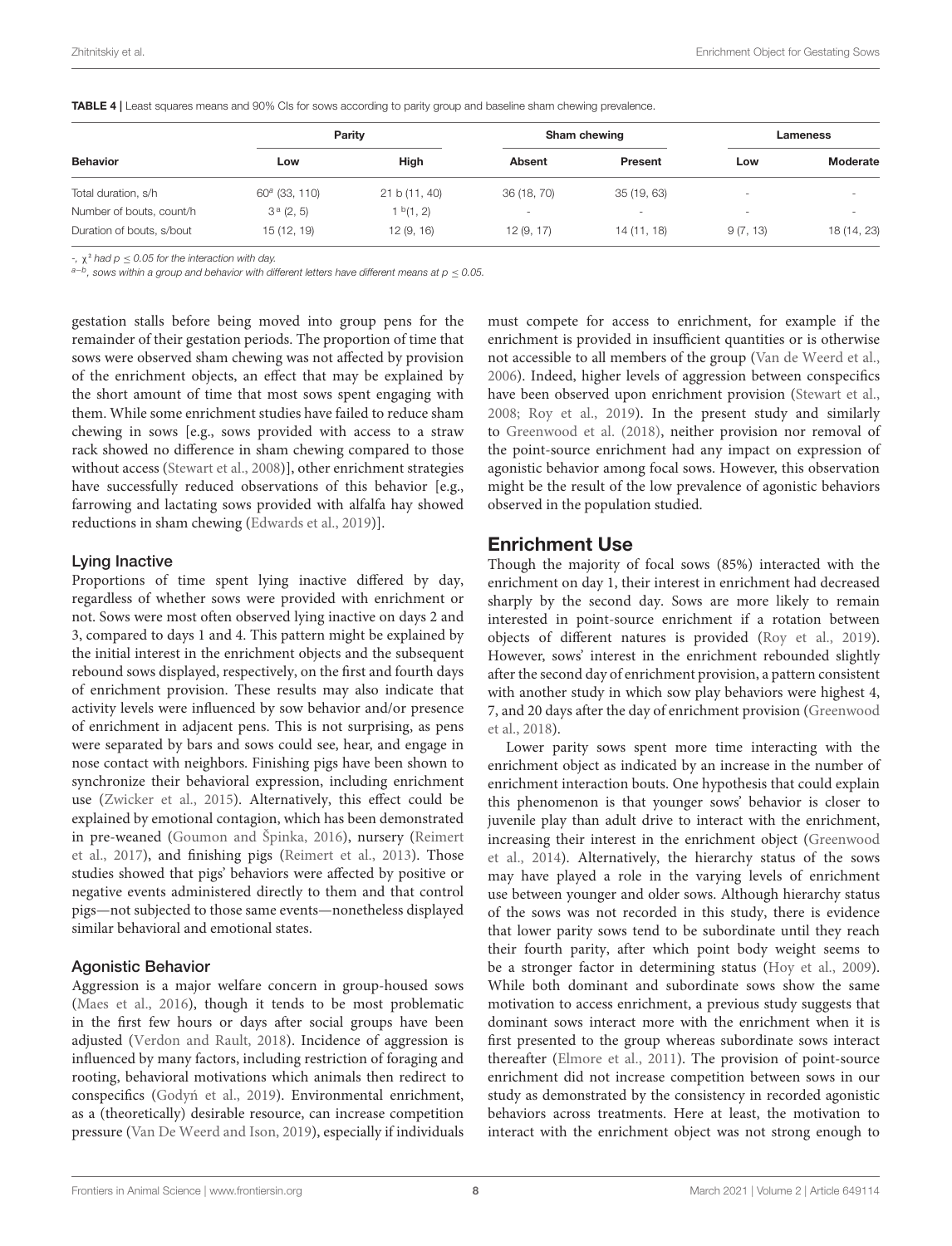upset the social hierarchy in place in the study groups. This is in alignment with a previous study evaluating the impact of three different enrichment objects in a commercial sow herd [\(Horback et al., 2016\)](#page-9-12). Therefore, the effect of parity on the level of enrichment interaction may be influenced by both age and hierarchy status.

Based on our results, lameness status may be associated with day-to-day fluctuations in the intensity of enrichment use, such that lamer sows seemed to have a prolonged interest in enrichment after the first day of provision. It is possible that less mobile sows are more limited within their behavior repertoire, as they might be reluctant to stand up, walk or explore unless motivated by food. Therefore, if an enrichment object is available and in close proximity (i.e., it does not require movement on their part to reach it) these sows may spend more time dedicated to enrichment interaction. Alternatively, engaging with enrichment may help sows attenuate their experience of pain brought on by lameness. Applications of environmental enrichment to alleviate pain have been explored in other animal models, perhaps most commonly rodents [\(Gabriel et al., 2010;](#page-9-36) [Wang et al., 2019\)](#page-10-4). For example, one study demonstrated that an enriched environment (social housing, shelter, running wheel, and marbles) reduced sensitivity to cold and mechanical stimuli in mice subjected to a spared nerve injury compared to mice housed singly in barren housing [\(Vachon et al., 2013\)](#page-9-37). Piglets provided with object and substrate enrichment in the farrowing environment (rope, ball, newspaper, and soil) demonstrated improved growth 24 h after processing (castration, tail docking), and increased activity; however, enrichment did not reduce pain behaviors nor cortisol response after processing, leading the authors to conclude that enrichment improved piglet welfare but not necessarily pain experience per se [\(Backus and McGlone, 2018\)](#page-9-38). Whether these differences are attributable to the nature of the pain (acute vs. chronic inflammation), age, species, nature, and timing of enrichment or previous experience is unclear, but this area warrants further investigation.

### Limitations

This study examined the behaviors of a population of sows on a single farm for a limited duration of time and as such the results described here should be taken in context. There would be value in repeating this experiment to follow a different population of sows in other slatted floor facilities to strengthen understandings of how and if sows retain interest in these enrichment objects over a longer period of time. Other populations of sows characterized by lower incidences of sham chewing or lameness, for example, may interact differently with the point-source enrichment examined here. Lastly, there were a few times during the study that the enrichment objects became trapped in the electronic sow feeders and required workers to remove them. This is cause for concern as sows could become trapped within or blocked from accessing the feeders, so caretakers are cautioned that this type of point-source enrichment may require additional oversight to implement safely and effectively.

# **CONCLUSION**

The objective of this study was to identify if point-source enrichment objects, seen as practical and easy from a management standpoint, would be biologically relevant to gestating sows housed in group pens. We first sought to confirm that provision of enrichment objects did not induce additional competition pressure or other unforeseen negative effects (e.g., increased sham chewing or aggression). From that standpoint, the enrichment objects were a success, as no additional adverse behavioral effects were observed, though we note that the enrichment objects may become trapped within electronic sow feeders. However, the majority of focal sows failed to sustain interest in the enrichment past the first day of provision. [Van De Weerd et al., 2003;](#page-9-15) Van De Weerd and Ison, [2019](#page-9-9) emphasized that effective enrichment for pigs should be investigable, manipulatable, destructible, and edible. Our results thus contribute to the growing consensus that effective enrichment strategies for pigs, including gestating sows, should focus on a combination of materials, including those which may be destroyed. The challenge remains to identify a compromise between what is best for pigs and what remains achievable for farm managers facing facility or management constraints.

# DATA AVAILABILITY STATEMENT

The datasets presented in this study can be found in the Data Repository for the University of Minnesota (DRUM) [https://doi.](https://doi.org/10.13020/prrx-k004) [org/10.13020/prrx-k004.](https://doi.org/10.13020/prrx-k004)

# ETHICS STATEMENT

The animal study was reviewed and approved by University of Minnesota Institutional Animal Care and Use Committee (reference 1811-36558A).

# AUTHOR CONTRIBUTIONS

PZ, CT, and BV contributed to conception and design of the study and collected the data. HP organized the database and performed the statistical analysis. PZ wrote the first draft of the manuscript. HP and BV wrote sections of the manuscript. All authors contributed to manuscript revision, read, and approved the submitted version.

# FUNDING

This study was funded through the University of Minnesota College of Veterinary Medicine Educational Leadership Grant.

# ACKNOWLEDGMENTS

The authors gratefully acknowledge the staff at the UMN Southern Research Outreach Facility for their help with this study. We also thank Jennifer Bracken (University College Dublin, Ireland) for her assistance with data collection.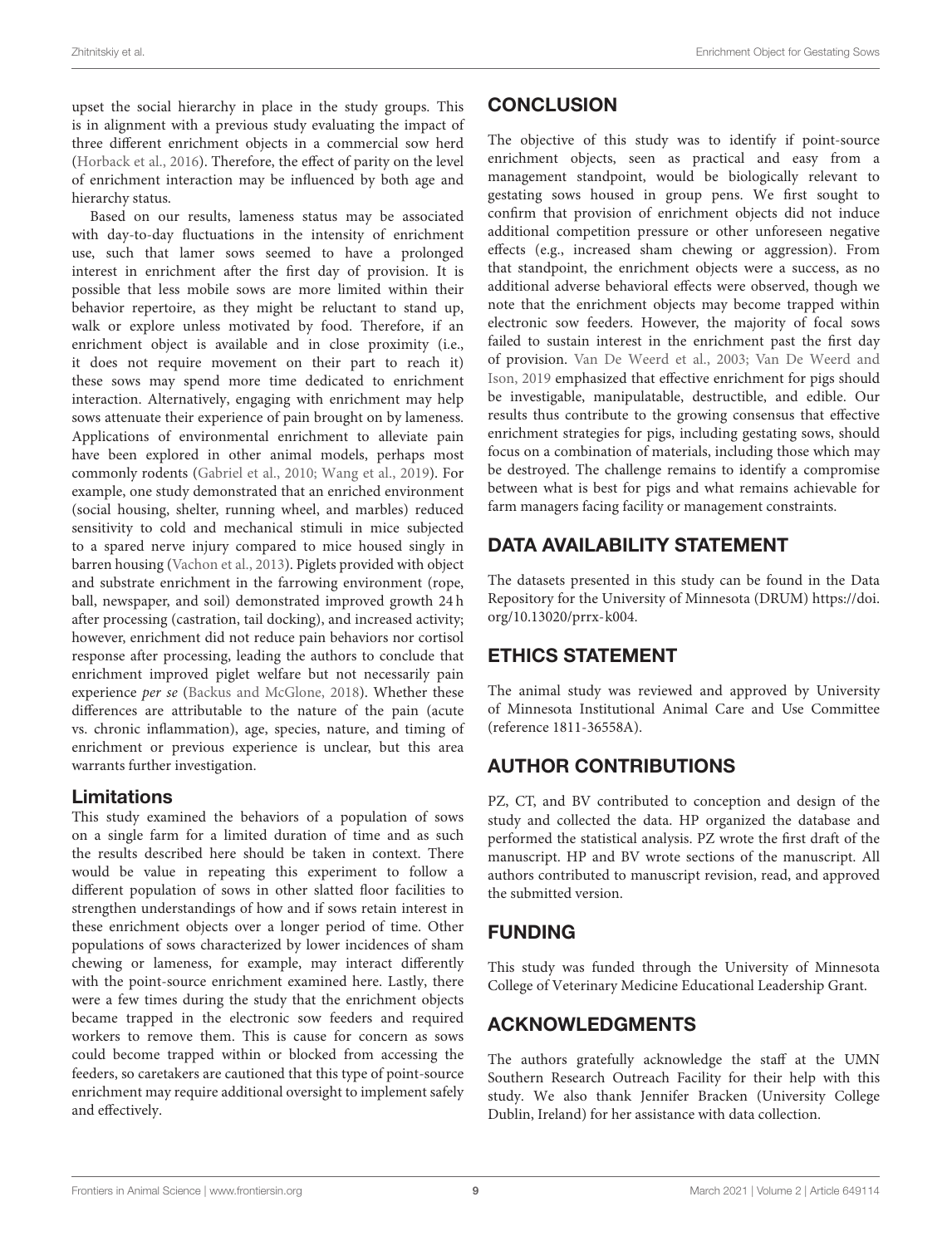# **REFERENCES**

- <span id="page-9-38"></span>Backus, B. L., and McGlone, J. J. (2018). Evaluating environmental enrichment as a method to alleviate pain after castration and tail docking in pigs. Appl. Anim. Behav. Sci. 204, 37–42. doi: [10.1016/j.applanim.2018.04.009](https://doi.org/10.1016/j.applanim.2018.04.009)
- <span id="page-9-18"></span>Brooks, M. E., Kristensen, K., van Benthem, K. J., Magnusson, A., Berg, C. W., Nielsen, A., et al. (2017). GlmmTMB balances speed and flexibility among packages for zero-inflated generalized linear mixed modeling. R J. 9, 378–400. doi: [10.32614/RJ-2017-066](https://doi.org/10.32614/RJ-2017-066)
- <span id="page-9-14"></span>Chou, J. Y., D'Eath, R. B., Sandercock, D. A., and O'Driscoll, K. (2020a). Enrichment use in finishing pigs and its relationship with damaging behaviours: comparing three wood species and a rubber floor toy. Appl. Anim. Behav. Sci. 224:104944. doi: [10.1016/j.applanim.2020.104944](https://doi.org/10.1016/j.applanim.2020.104944)
- <span id="page-9-20"></span>Chou, J. Y., Drique, C., Sandercock, D., D'Eath, R., and O'Driscoll, K. (2019). Rearing undocked pigs on fully slatted floors using multiple types and variations of enrichment. Animals 9:139. doi: [10.3390/ani9040139](https://doi.org/10.3390/ani9040139)
- <span id="page-9-21"></span>Chou, J. Y., O'Driscoll, K., Sandercock, D. A., and D'Eath, R. B. (2020b). Can increased dietary fibre level and a single enrichment device reduce the risk of tail biting in undocked growing-finishing pigs in fully slatted systems? PLoS ONE 15:e0241619. doi: [10.1371/journal.pone.0241619](https://doi.org/10.1371/journal.pone.0241619)
- <span id="page-9-13"></span>EasyFix Pig Toys | Luna 142 | Environmental Enrichment. Available online at:<https://easyfix.com/product/pig-toys-luna-142/> (accessed November 20, 2020).
- <span id="page-9-26"></span>Edwards, L. E., Plush, K. J., Ralph, C. R., Morrison, R. S., R., Acharya, R. Y., et al. (2019). Enrichment with Lucerne Hay improves sow maternal behaviour and improves piglet survival. Animals 9:558. doi: [10.3390/ani9080558](https://doi.org/10.3390/ani9080558)
- <span id="page-9-16"></span>Elmore, M. R., Pittman Garner, J. P., Johnson, A. K., Kirkden, R. D., Richert, B. T., and Pajor, E. A. (2011). Getting around social status: motivation and enrichment use of dominant and subordinate sows in a group setting. Appl. Anim. Behav. Sci. 133, 154–163. doi: [10.1016/j.applanim.2011.05.017](https://doi.org/10.1016/j.applanim.2011.05.017)
- <span id="page-9-19"></span>Ernst, K., Ekkelboom, M., Kerssen, N., Smeets, S., Sun, Y., and Yin, X. (2018). Play Behavior and Environmental Enrichment in Pigs. Available online at: [https://www.wur.nl/upload\\_mm/e/f/b/6af2e2db-430e-4771-8f7d-](https://www.wur.nl/upload_mm/e/f/b/6af2e2db-430e-4771-8f7d-6f5b974eab5e_finalreportACT2060juli2018opwebsite.pdf)[6f5b974eab5e\\_finalreportACT2060juli2018opwebsite.pdf](https://www.wur.nl/upload_mm/e/f/b/6af2e2db-430e-4771-8f7d-6f5b974eab5e_finalreportACT2060juli2018opwebsite.pdf) (accessed November 25, 2020)
- <span id="page-9-36"></span>Gabriel, A. F., Paoletti, G., Della Seta, D., Panelli, R., Marcus, M. A. E., Farabollini, F., et al. (2010). Enriched environment and the recovery from inflammatory pain: social versus physical aspects and their interaction. Behav. Brain Res. 208, 90–95. doi: [10.1016/j.bbr.2009.11.015](https://doi.org/10.1016/j.bbr.2009.11.015)
- <span id="page-9-31"></span>Godyń, D., Nowicki, J., and Herbut, P. (2019). Effects of environmental enrichment on pig welfare—a review. Animals 9:383. doi: [10.3390/ani9060383](https://doi.org/10.3390/ani9060383)
- <span id="page-9-27"></span>Goumon, S., and Špinka, M. (2016). Emotional contagion of distress in young pigs is potentiated by previous exposure to the same stressor. Anim. Cogn. 19, 501–511. doi: [10.1007/s10071-015-0950-5](https://doi.org/10.1007/s10071-015-0950-5)
- <span id="page-9-34"></span>Greenwood, E., van Wettere, W., Rayner, J., Hughes, P., and Plush, K. (2018). Provision point-source materials stimulates play in sows but does not affect aggression at regrouping. Animals 9:8. doi: [10.3390/ani9010008](https://doi.org/10.3390/ani9010008)
- <span id="page-9-5"></span>Greenwood, E. C., Plush, K. J., van Wettere, W. H. E. J., and Hughes, P. E. (2014). Hierarchy formation in newly mixed, group housed sows and management strategies aimed at reducing its impact. Appl. Anim. Behav. Sci. 160, 1–11. doi: [10.1016/j.applanim.2014.09.011](https://doi.org/10.1016/j.applanim.2014.09.011)
- <span id="page-9-12"></span>Horback, K. M., Pierdon, M. K., and Parsons, T. D. (2016). Behavioral preference for different enrichment objects in a commercial sow herd. Appl. Anim. Behav. Sci. 184, 7–15. doi: [10.1016/j.applanim.2016.09.002](https://doi.org/10.1016/j.applanim.2016.09.002)
- <span id="page-9-35"></span>Hoy, S., Bauer, J., Borberg, C., Chonsch, L., and Weirich, C. (2009). Investigations on dynamics of social rank of sows during several parities. Appl. Anim. Behav. Sci. 121, 103–107. doi: [10.1016/j.applanim.2009.09.003](https://doi.org/10.1016/j.applanim.2009.09.003)
- <span id="page-9-4"></span>Hunter, E. J., Broom, D. M., Edwards, S. A., and Sibly, R. M. (1988). Social hierarchy and feeder access in a group of 20 sows using a computer-controlled feeder. Anim. Produc. 47, 139–148. doi: [10.1017/S0003356100037144](https://doi.org/10.1017/S0003356100037144)
- <span id="page-9-30"></span>Maes, D., Pluym, L., and Peltoniemi, O. (2016). Impact of group housing of pregnant sows on health. Porcine Health Manag. 2:17. doi: [10.1186/s40813-016-0032-3](https://doi.org/10.1186/s40813-016-0032-3)
- <span id="page-9-23"></span>Mason, G. J. (1991). Stereotypies: a critical review. Anim. Behav. 41, 1015–1037. doi: [10.1016/S0003-3472\(05\)80640-2](https://doi.org/10.1016/S0003-3472(05)80640-2)
- <span id="page-9-24"></span>Mason, G. J., and Latham, N. R. (2004). Can't stop, won't stop: is stereotypy a reliable animal welfare indicator? Anim. Welfare 13, S57–69.
- <span id="page-9-0"></span>McGlone, J. J., von Borell, E. H., Deen, J., Johnson, A. K., Levis, D. G., Meunier-Salaon, M., et al. (2004). Compilation of the scientific literature comparing housing systems for gestating sows and gilts using measures of physiology, behavior, performance, and health. Professional Anim. Sci. 20, 105–117. doi: [10.15232/S1080-7446\(15\)31285-7](https://doi.org/10.15232/S1080-7446(15)31285-7)
- <span id="page-9-8"></span>Mkwanazi, M. V., Ndumiso Ncobela, C., Tapera Kanengoni, A., and Chimonyo, M. (2019). Effects of environmental enrichment on behaviour, physiology and performance of pigs - a review. Asian Aust. J. Anim. Sci. 32, 1–13. doi: [10.5713/ajas.17.0138](https://doi.org/10.5713/ajas.17.0138)
- <span id="page-9-7"></span>Newberry, R. C. (1995). Environmental enrichment: increasing the biological relevance of captive environments. Appl. Anim. Behav. Sci. 44, 229–243. doi: [10.1016/0168-1591\(95\)00616-Z](https://doi.org/10.1016/0168-1591(95)00616-Z)
- <span id="page-9-2"></span>Pedersen, L. J. (2018). "Overview of commercial pig production systems and their main welfare challenges," in Advances in Pig Welfare, ed M. Špinka (Cambridge, MA: Woodhead Publishing), 3–25. doi: [10.1016/B978-0-08-101012-9.00001-0](https://doi.org/10.1016/B978-0-08-101012-9.00001-0)
- Performance Zinpro Swine Locomotion Scoring, Feet First Scoring System, Zinpro Performance Minerals. Available online at: [https://www.zinpro.com/lameness/](https://www.zinpro.com/lameness/swine/locomotion-scoring) [swine/locomotion-scoring](https://www.zinpro.com/lameness/swine/locomotion-scoring) (accessed April 15, 2019).
- <span id="page-9-29"></span><span id="page-9-17"></span>Reimert, I., Bolhuis, J. E., Kemp, B., and Rodenburg, T. B. (2013). Indicators of positive and negative emotions and emotional contagion in pigs. Physiol. Behav. 109, 42–50. doi: [10.1016/j.physbeh.2012.11.002](https://doi.org/10.1016/j.physbeh.2012.11.002)
- <span id="page-9-28"></span>Reimert, I., Stephanie Fong, S., Rodenburg, T. B., and Bolhuis, J. E. (2017). Emotional states and emotional contagion in pigs after exposure to a positive and negative treatment. Appl. Anim. Behav. Sci. 193, 37–42. doi: [10.1016/j.applanim.2017.03.009](https://doi.org/10.1016/j.applanim.2017.03.009)
- <span id="page-9-33"></span>Roy, C., Lippens, L., Kyeiwaa, V., Seddon, Y. M., Connor, L. M., and Brown, J. A. (2019). Effects of enrichment type, presentation and social status on enrichment use and behaviour of sows with electronic sow feeding. Animals 9:369. doi: [10.3390/ani9060369](https://doi.org/10.3390/ani9060369)
- <span id="page-9-22"></span>Rushen, J. P. (1985). Stereotypies, aggression and the feeding schedules of tethered sows. Appl. Anim. Behav. Sci. [14, 137–147. doi: 10.1016/0168-1591\(85\)](https://doi.org/10.1016/0168-1591(85)90025-5) 90025-5
- <span id="page-9-1"></span>Ryan, E. B., Fraser, D., and Weary, D. M. (2015). Public attitudes to housing systems for pregnant pigs. PLoS ONE 10:e0141878. doi: [10.1371/journal.pone.0141878](https://doi.org/10.1371/journal.pone.0141878)
- <span id="page-9-3"></span>Smithfield Foods Company. Housing of Pregnant Sows | 2016 Sustainability Report. Available online at: [https://www.smithfieldfoods.com/integrated](https://www.smithfieldfoods.com/integrated-report/2016/animal-care/housing-of-pregnant-sows)[report/2016/animal-care/housing-of-pregnant-sows](https://www.smithfieldfoods.com/integrated-report/2016/animal-care/housing-of-pregnant-sows) (accessed December 23, 2020).
- <span id="page-9-10"></span>Stewart, C. L., O'Connell, N. E., and Boyle, L. (2008). Influence of access to straw provided in racks on the welfare of sows in large dynamic groups. Appl. Anim. Behav. Sci. 112, 235–247. doi: [10.1016/j.applanim.2007.09.006](https://doi.org/10.1016/j.applanim.2007.09.006)
- <span id="page-9-25"></span>Terlouw, E. M. C., Lawrence, A. B., and Illius, A. W. (1991). Influences of feeding level and physical restriction on development of stereotypies in sows. Anim. Behav. 42, 981–991. doi: [10.1016/S0003-3472\(05\)80151-4](https://doi.org/10.1016/S0003-3472(05)80151-4)
- <span id="page-9-37"></span>Vachon, P., Millecamps, M., Low, L., Thompsosn, S. J., Pailleux, F., Beaudry, F., et al. (2013). Alleviation of chronic neuropathic pain by environmental enrichment in mice well after the establishment of chronic pain. Behav. Brain Funct. 9:22. doi: [10.1186/1744-9081-9-22](https://doi.org/10.1186/1744-9081-9-22)
- <span id="page-9-9"></span>Van De Weerd, H., and Ison, S. (2019). Providing effective environmental enrichment to pigs: how far have we come? Animals 9:254. doi: [10.3390/ani9050254](https://doi.org/10.3390/ani9050254)
- <span id="page-9-11"></span>Van de Weerd, H. A., and Day, J. E. L. (2009). A review of environmental enrichment for pigs housed in intensive housing systems. Appl. Anim. Behav. Sci. 116, 1–20. doi: [10.1016/j.applanim.2008.08.001](https://doi.org/10.1016/j.applanim.2008.08.001)
- <span id="page-9-15"></span>Van De Weerd, H. A., Docking, C. M., Day, J. E. L., Avery, P. J., and Edwards, S. A. (2003). A systematic approach towards developing environmental enrichment for pigs. Appl. Anim. Behav. Sci. 84, 101–118. doi: [10.1016/S0168-1591\(03\)00150-3](https://doi.org/10.1016/S0168-1591(03)00150-3)
- <span id="page-9-32"></span>Van de Weerd, H. A., Docking, C. M., Day, J. E. L., Breuer, K., and Edwards, S. A. (2006). Effects of species-relevant environmental enrichment on the behaviour and productivity of finishing pigs. Appl. Anim. Behav. Sci. 99, 230–247. doi: [10.1016/j.applanim.2005.10.014](https://doi.org/10.1016/j.applanim.2005.10.014)
- <span id="page-9-6"></span>Verdon, M., and Rault, J. R. (2018). "Aggression in group housed sows and fattening pigs," in Advances in Pig Welfare, ed M. Špinka (Cambridge, [MA: Woodhead Publishing\), 235–60. doi: 10.1016/B978-0-08-101012-9.ol0](https://doi.org/10.1016/B978-0-08-101012-9.ol00006-X) 0006-X